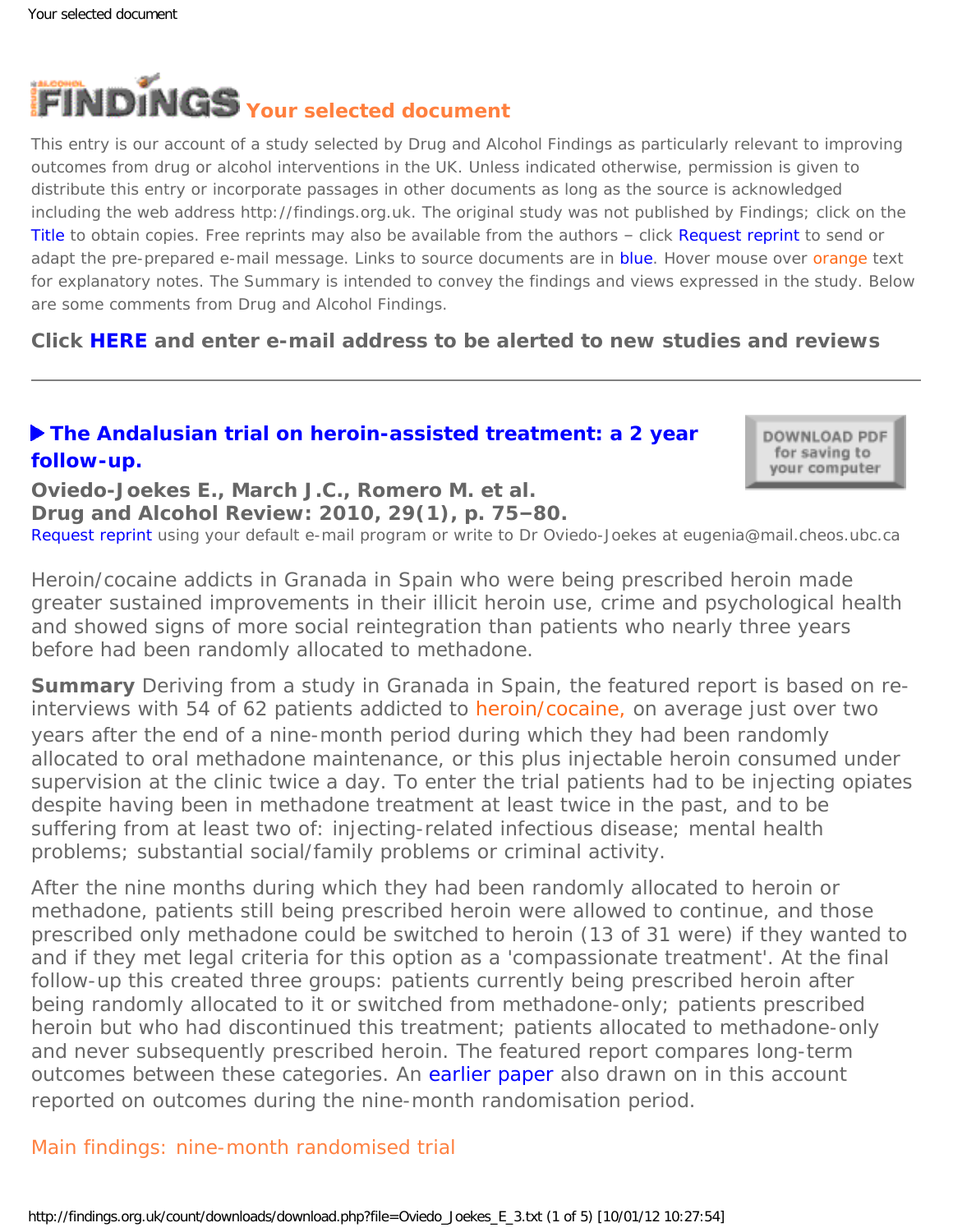#### Your selected document

Just over 7 in 10 patients stayed in treatment for the first nine months of the trial, more or less regardless of whether they had been allocated to heroin or methadone only. However, by the end heroin patients had improved more in their experience of feeling unwell, in reducing their heroin use (down from 23–24 days to eight in the past month compared to 17 among patients prescribed only methadone), their risk of contracting infectious disease due to their drugtaking practices, and their criminal activity. The patients' assessments of their quality of life and family and social relationships were not significantly affected by the treatment to which they had been allocated.

Though heroin patients had in some respects improved more, both sets of patients had generally improved on a variety of fronts, a testament to the benefits of an optimised methadone regimen (adequate doses and psychosocial support) as well as the extra gains available by prescribing injectable heroin to patients for whom methadone had previously proved insufficient.

These findings and those in the featured report derived from a highly selected set of patients who met the study's criteria of substantial medical, psychological or social problems, yet seemed able and willing to comply with a treatment involving clinic attendance twice a day nearly every day.

### Main findings: two-year follow-up

Two years after the end of the nine months of the randomised trial, two of the 54 patients who could be recontacted were out of treatment, three were in drug-free treatment, 24 were being prescribed heroin, and 25 were in methadone maintenance treatment. Seven were in prison.



Though no longer in their randomised sets, the three groups compared at the two-year follow-up did not differ on the characteristics assessed at the beginning of the study. At the two-year follow-up all three were on average using heroin on many fewer days a month, but the reduction had been significantly steeper (down to just over two days) among patients still being prescribed heroin than among those who had been in the past (down to nearly seven days) or those only prescribed methadone (nearly 13 days) *chart*. Associated at least partly with the degree to which injecting had been reduced, patients still being prescribed heroin had made the greatest reduction in their risk of contracting infectious disease, those offered only methadone the least. Other statistically significant differences were the greater improvements in psychological health recorded by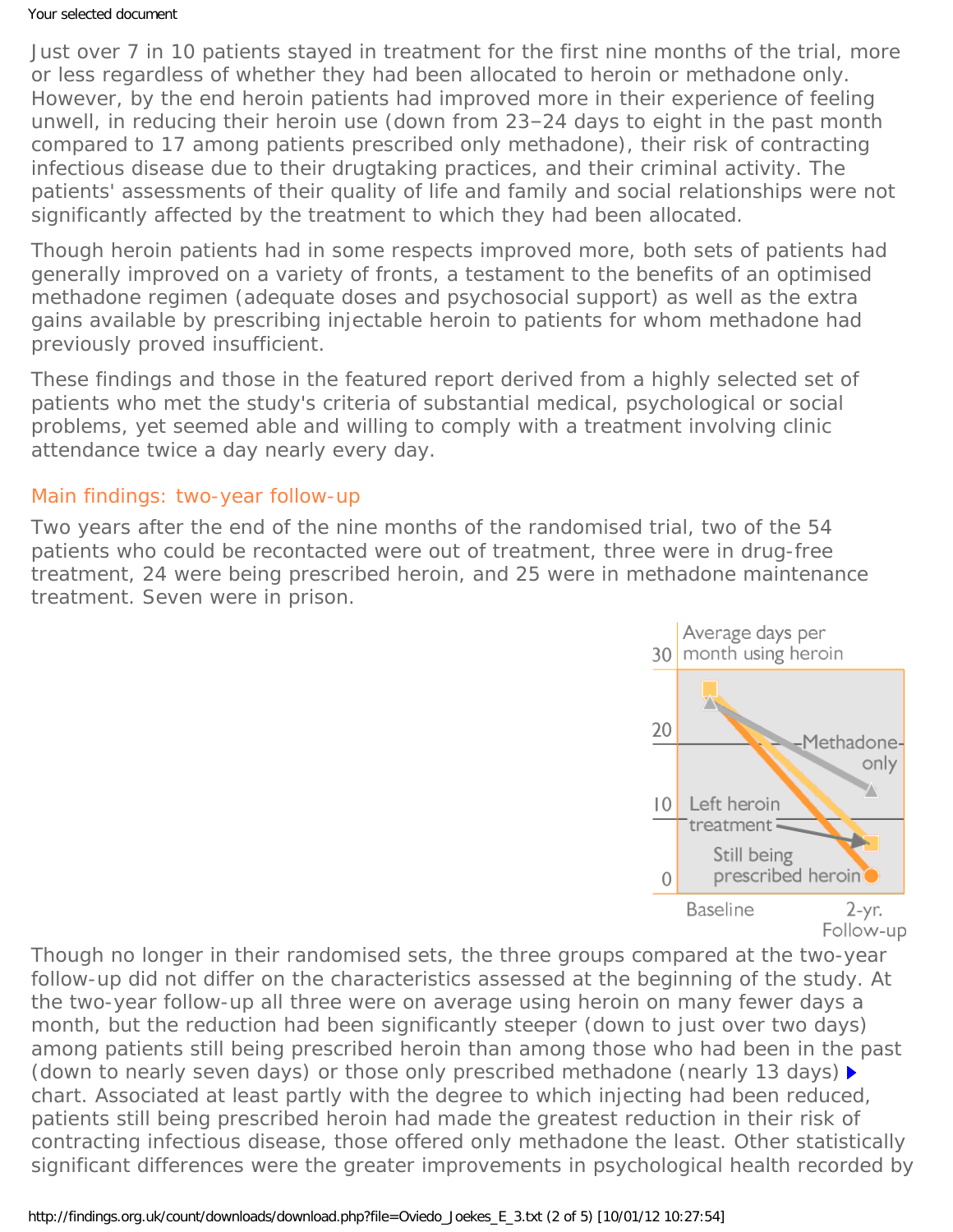patients still prescribed heroin.

In an analysis confined to patients not in jail, those on heroin had also committed crimes on the fewest days in the past month (eight), but this was not significantly different from the reductions in crime recorded among patients at some time prescribed heroin (to 21 days) or those only prescribed methadone (to 10 days). Among other non-significant differences, a higher proportion of patients still being prescribed heroin had worked in the month before the two-year follow-up (54%), a lower proportion were on welfare benefits (42%), and their self-experienced health had improved more than among the other two groups. There was no evidence that patients still being prescribed heroin had on average increased their use of other drugs; binge drinking and use of cannabis or illicit benzodiazepines had all decreased. Apart from reduced heroin use, the general picture among patients prescribed only methadone was that little had improved in their lives or in their physical and mental welfare since the start of the study. Patients prescribed heroin in the past but no longer were generally intermediate, and those still being prescribed heroin had improved most.

## The authors' conclusions

Two years after the completion of the randomised trial, all patients had reduced their criminality, illicit heroin use and HIV risk behaviours, but those still being prescribed heroin had made the greatest improvements and were the only patients to on average experience improvements in their health and related quality of life.

These finding and those from a [German trial](http://findings.org.uk/count/downloads/download.php?file=Haasen_C_5.txt) show that the marked improvement observed in the first months of heroin prescribing can be sustained long-term. It should however be remembered that these results were achieved with a highly selected set of patients who were offered not just heroin, but for nine months the enhanced psychosocial support also available to patients prescribed methadone.

This study proves that heroin prescribing has a role in the addiction treatment system for a small group of severely affected opioid-dependent individuals. It provides further evidence that more so than methadone, the treatment can stabilise and improve the physical and mental health of some long-term heroin users with severe co-morbidities and high mortality who would otherwise impose a substantial burden on the health care system.

FINDINGS Replacement after nine months of an allocation to comparison groups based entirely on randomisation, by one governed more by patient choice, life events and clinical judgement, means that the outcome differences documented in the featured report were no longer purely a function of the treatment options being compared. Despite their apparent similarities, patients who managed to stay in heroin treatment, those who qualified and chose (or not) to transfer from methadone, and those who chose or had to leave heroin treatment, may differ in their circumstances in ways which substantially affected the outcomes. Most importantly, the implication that staying in heroin treatment was the best option must be tempered by the possibility that patients who already had most going for them held on to their heroin prescription by complying with the onerous attendance requirements imposed throughout the follow-up period.

However, the authors cautioned against assuming that patients who dropped out of heroin treatment had not responded well to that option; in the first nine months of the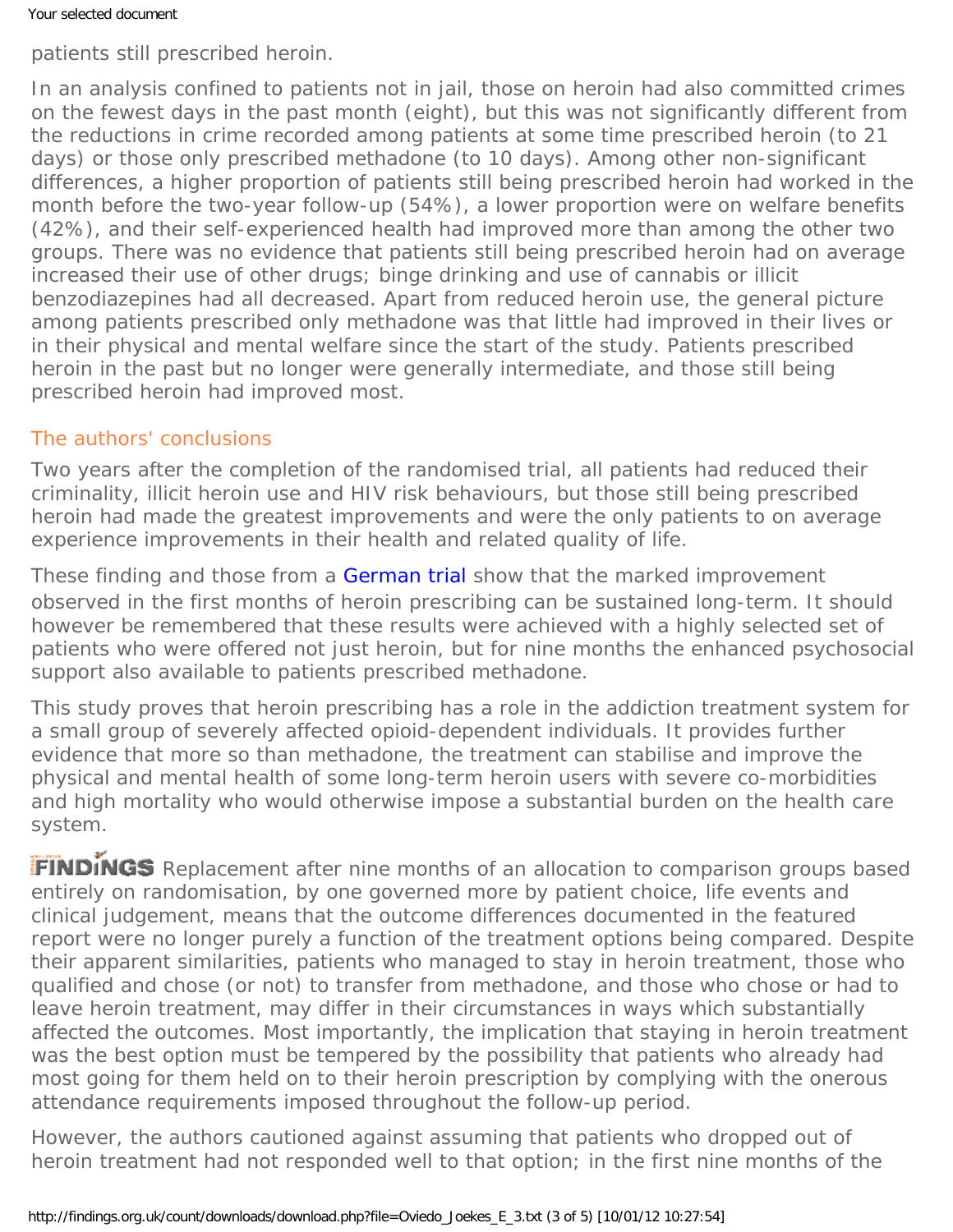trial, treatment leavers were actually less problematic than treatment completers on the variables assessed by the study. This reinforces the conclusion that staying in treatment was an active ingredient in the success achieved by heroin patients, in line with other [heroin prescribing studies](http://findings.org.uk/count/downloads/download.php?file=Ashton_M_22.pdf) ( $\triangleright$  [below](#page-3-0)) and the literature on opiate substitute prescribing in general. Such treatments [tend to work](http://findings.org.uk/count/downloads/download.php?file=Franey_C_1.pdf) like an on-off switch; while patients are in treatment, most quickly improve and do relatively well, but rapid reversion to regular illicit heroin use with all its consequences is common if they drop out or are forced out of treatment.

Notably, not only did patients still in heroin treatment use illicit heroin less often, they were also more likely to be socially integrated in terms of working, not reliant on welfare benefits, and having non-drug using friends, confounding fears that prescribing heroin would simply sustain them in an unsatisfactory drug-focused lifestyle.

The key issue now is not whether some patients benefit in these and other ways from being prescribed heroin – it is clear that they do – but who benefits and to whom this option should be offered. Like nearly all other trials, the featured study reserved heroin for people who had repeatedly done poorly on oral methadone. British guidance too sees this as the treatment's role, but there are hints in the research that this may exclude patients who would do well on heroin but reject methadone; more [below.](#page-3-1)

## <span id="page-3-0"></span>Guidance on heroin prescribing

Across all studies to date, a [synthesis of findings](http://findings.org.uk/count/downloads/download.php?file=Ferri_M_1.txt) published in 2010 [found](#page-0-0) that prescribing heroin as opposed to oral methadone to patients who have generally not done well in methadone programmes promotes retention, reduces the risk of relapse to illicit heroin use, and reduces crime – consequences (which also extend to improved health and social situations) [partly due](http://findings.org.uk/count/downloads/download.php?file=Ashton_M_22.pdf) to longer retention, and partly to the greater impact of heroin prescribing even among patients still in treatment. The analysts' conclusion was that heroin prescription should remain a treatment of last resort for people failed by conventional maintenance treatment. Similar conclusions are found in [UK national clinical guidelines](http://www.dh.gov.uk/en/Publicationsandstatistics/Publications/PublicationsPolicyAndGuidance/DH_104819) and in [guidance](http://www.nta.nhs.uk/uploads/nta_injectable_heroin_and_methadone_2003_fullguide.pdf) issued by England's National Treatment Agency for Substance Misuse. In particular, the latter is clear that injectable prescribing should be considered only for the minority of patients with persistently poor outcomes despite optimised oral programmes, and that the priority should be improving the effectiveness of oral maintenance treatment for the majority.

### <span id="page-3-1"></span>Only for methadone's failures?

High cost, the risk of perpetuating injecting and opiate use, the heavy responsibility placed on staff to safeguard lives during the injections they supervise, and the burden on patients required to attend clinics to take their heroin, are among the reasons why heroin prescribing is seen as a niche last resort for methadone's failures. On the other hand, this caution means patients are forced to suffer life-threatening relapses during or after methadone programmes before being offered heroin, and that others who could have benefited from heroin will not be offered it because they are so unattracted to methadone that they have never engaged with that treatment.

[No studies](http://findings.org.uk/count/downloads/download.php?file=Ashton_M_22.pdf) have directly assessed how wide is the caseload who could benefit from heroin substantially more than from the best feasible oral methadone regimen, but [a report](http://findings.org.uk/count/downloads/download.php?file=Haasen_C_5.txt) from the German heroin prescribing trial has cast doubt on the rationale for insisting on prior methadone treatment. The study was confined to patients who despite previous treatment were still addicted to heroin, but uniquely among modern supervised consumption trials, the prior treatment need not have been opiate substitute prescribing. Like the featured study, patients had been randomly allocated to heroin plus methadone or methadone alone. In terms of substantially curbing their heroin use without countervailing increases in cocaine use, patients with no previous experience of